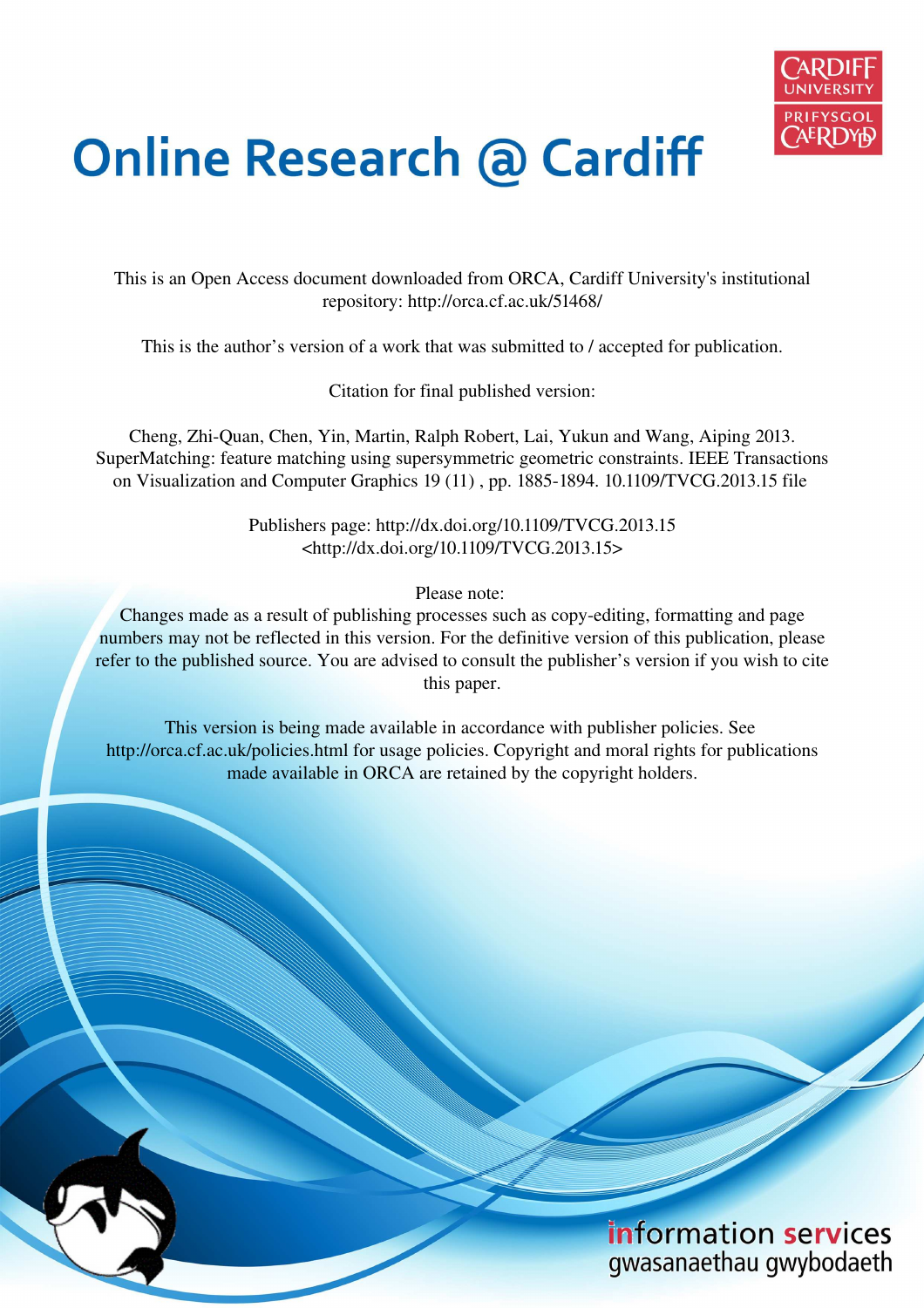# SuperMatching: Feature Matching using Supersymmetric Geometric Constraints

Zhi-Quan Cheng, Yin Chen, Ralph R. Martin, Yu-Kun Lai, Aiping Wang

**Abstract**—Feature matching is a challenging problem at the heart of numerous computer graphics and computer vision applications. We present the *SuperMatching* algorithm for finding correspondences between two sets of features. It does so by considering triples or higher-order tuples of points, going beyond the pointwise and pairwise approaches typically used. SuperMatching is formulated using a supersymmetric tensor representing an affinity metric which takes into account feature similarity and geometric constraints between features: feature matching is cast as a higher-order graph matching problem. SuperMatching takes advantage of supersymmetry to devise an efficient sampling strategy to estimate the affinity tensor, as well as to store the estimated tensor compactly. Matching is performed by an efficient higher-order power iteration approach which takes advantage of this compact representation. Experiments on both synthetic and real data show that SuperMatching provides more accurate feature matching than other state-of-the-art approaches for a wide range of 2D and 3D features, with competitive computational cost.

✦

**Index Terms**—Feature matching, Geometric constraints, Supersymmetric tensor.

# **1 INTRODUCTION**

Building correspondences between two sets of features belonging to a pair of 2D images or 3D shapes is a fundamental problem in many computer graphics, geometry processing, and computer vision tasks. It arises in applications such as registration of partial or entire 3D shapes [1]–[2], shape retrieval from databases [3], shape matching [4]–[5], shape reconstruction [2], [6], [7], [8], and automatic shape understanding [9]–[10].

Correspondence determination is typically done in three steps [11]–[12]: (i) computing high-quality descriptors which serve to distinguish points from one another, (ii) choosing certain salient points with unusual feature descriptors, for matching, and (iii) determining the most suitable matching between the two sets of points. The former two problems have attracted considerable attention; their importance is clear. However, even supposing ideal feature descriptors and selectors that capture the most important and distinctive information about the neighborhood of each salient point, state-of-the-art algorithms still find it challenging to determine the best matching [13]. Real input data is noisy, and data may only be approximately in correspondence; the problem is further complicated by the presence of symmetric and congruent regions. Various feature matching algorithms have been devised to be robust in the presence of such issues. RANSAC-like algorithms [14], [15] minimize the effects of outliers, while generalized multidimensional scaling [3] and heat kernel maps [16] consider the manifold in which the points are embedded. Möbius transformations [17], [10] also provide a powerful approach. However, this previous work generally does not treat the matching step as a separate task, even if matching is not tightly coupled with feature description and selection. This paper focuses on the feature matching problem, treating it as an independent problem in its own right.

Matching may be done pointwise (single points to single points), or using tuples of points: e.g. point pairs, separated by a fixed distance, to other point pairs, triples of points forming a triangle to other triples of points, and so on. As pointed out by [18], matching single features leads to a linear assignment problem, but if multiple features are matched simultaneously, a quadratic or higher-order assignment problem results. Matching two feature sets by considering similarities of *single* features from each set can easily fail in the presence of ambiguities such as repeated elements, or similar local appearance. Quadratic and higherorder assignment matches groups of features, enforcing other constraints such as consistency of distances between the points in each tuple being matched. Doing so helps to reject many false matches, greatly improving matching output. Feature similarity and satisfaction of constraints may in general be expressed in terms of an affinity tensor relating pairs of point tuples.

As a particular example of *quadratic* assignment, Leordanu and Hebert [19] consider pairs of feature descriptors, and use *distances* between pairs of features

<sup>•</sup> *Zhi-Quan Cheng, Yin Chen, and Aiping Wang are with the National Laboratory for Parallel and Distributed Processing, School of Computing, National University of Defense Technology, Changsha, Hunan Province, China, 410073.*

*E-mail: see http://www.computer-graphics.cn*

<sup>•</sup> *Ralph R. Martin and Yu-Kun Lai are with School of Computer Science & Informatics, Cardiff University, Cardiff, Wales, UK, CF24 3AA.*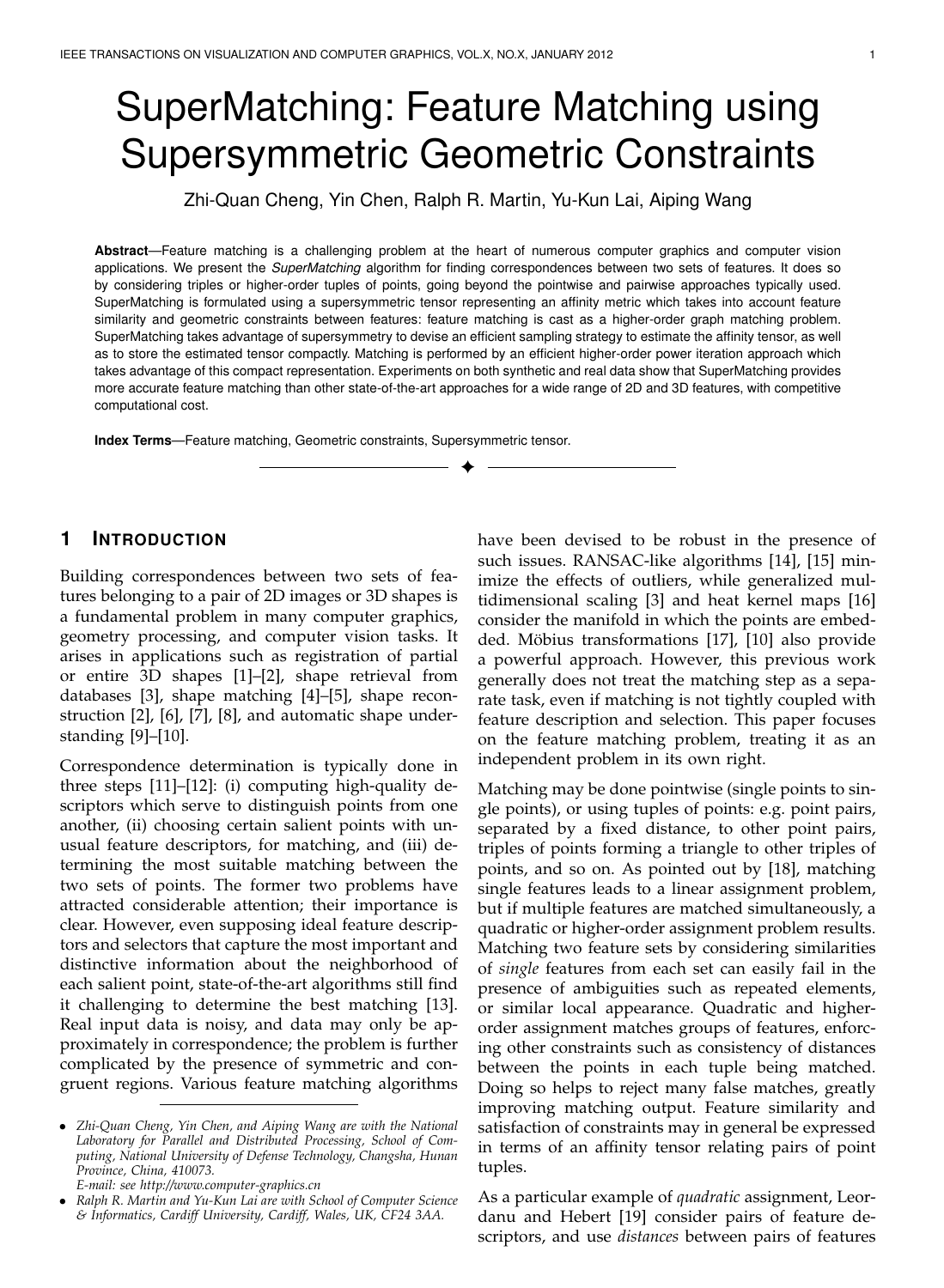

Fig. 1. Correspondences between datasets determined by SuperMatching. Feature points were created by (left example) simple uniform sampling of rigid scans, (right example) SIFT, on an isometrically deforming surface. For clarity, only a few representative matches are shown.

from each set to reduce the number of incorrect correspondences. Such pairwise distance constraints are particularly helpful in cases when the features themselves have low discriminative ability. The idea has been widely adopted in 3D shape matching algorithms [14]–[5], [10].

Higher-order assignment includes yet more complex constraints between features. For example, third-order potential functions, used in [20], [21]–[22], quantify the affinity between two point triples by measuring the similarity of the angles of the triangles formed by such triples. Note that this angular similarity value only considers the *total* difference in corresponding angles, and does not change with reordering of elements in the tuple. When similarity is expressed in this way, the affinity tensor becomes a *supersymmetric* tensor [23], whose entries remain unchanged under any permutation of its indices. As shown in [23], such rich symmetry of the tensor permits a simplified version of the solution to be applicable, under assumptions of convexity (or concavity) for the functional induced by the tensor in question. This in turn provides significant savings in computational time as compared to the unconstrained solution method.

Going beyond the supersymmetric form in [23], our SuperMatching algorithm also formulates higherorder matching problems using a supersymmetric affinity tensor scheme. A new supersymmetric affinity tensor definition is introduced, and we use it to deduce a more compact expression than in previous work. This allows us to devise a compact higher-order power iteration solution for the higher-order matching problem. SuperMatching can accurately match a moderate number (several hundreds) of features using triples or larger tuples of features. The contributions of this paper include:

- We show how to define a compact higher-order supersymmetric affinity tensor to express geometrically consistent constraints between feature tuples.
- Complete computation of the full affinity tensor

is computationally infeasible. We efficiently estimate it using a sampling strategy which takes advantage of supersymmetry. This avoids sampling repetitive items, it allows the tensor to be stored compactly, and also improves the matching accuracy by avoiding imbalances in sampling.

• We make full use of the compactness of the affinity tensor to deduce a power iteration method which efficiently solves the matching problem.

Our experiments using both synthetic and real captured data sets show that SuperMatching is more accurate and robust than prior methods, yet has similar computational cost. Importantly, it is a general matching approach, independent of choice of 2D or 3D feature descriptors.

# **2 RELATED WORK**

Previous approaches to feature matching can be classified as those which match single points to single points, those which match point pairs to point pairs, and so on.

Matching single points to single points leads to a linear assignment problem which only considers an affinity measure between two individual features, one from each set being matched. The affinity measure is typically defined as the feature distance between the feature vectors, which in turn are based on local information around each feature point, e.g. SIFT [24], spin images [11], heat diffusion signatures [25], and BRISK [12]. Point-to-point matching can give misleading results as wrong correspondences are readily established.

Matching point pairs in one set to point pairs in the other set leads to a quadratic assignment problem. Such methods now take into account both similarity of the point features, *and* either the Euclidean distance between the points in a pair, assuming the two sets of points are related by a rigid transformation [19], [26], or the geodesic distance, assuming isometry [27], [14]– [5]. Unfortunately, this quadratic assignment problem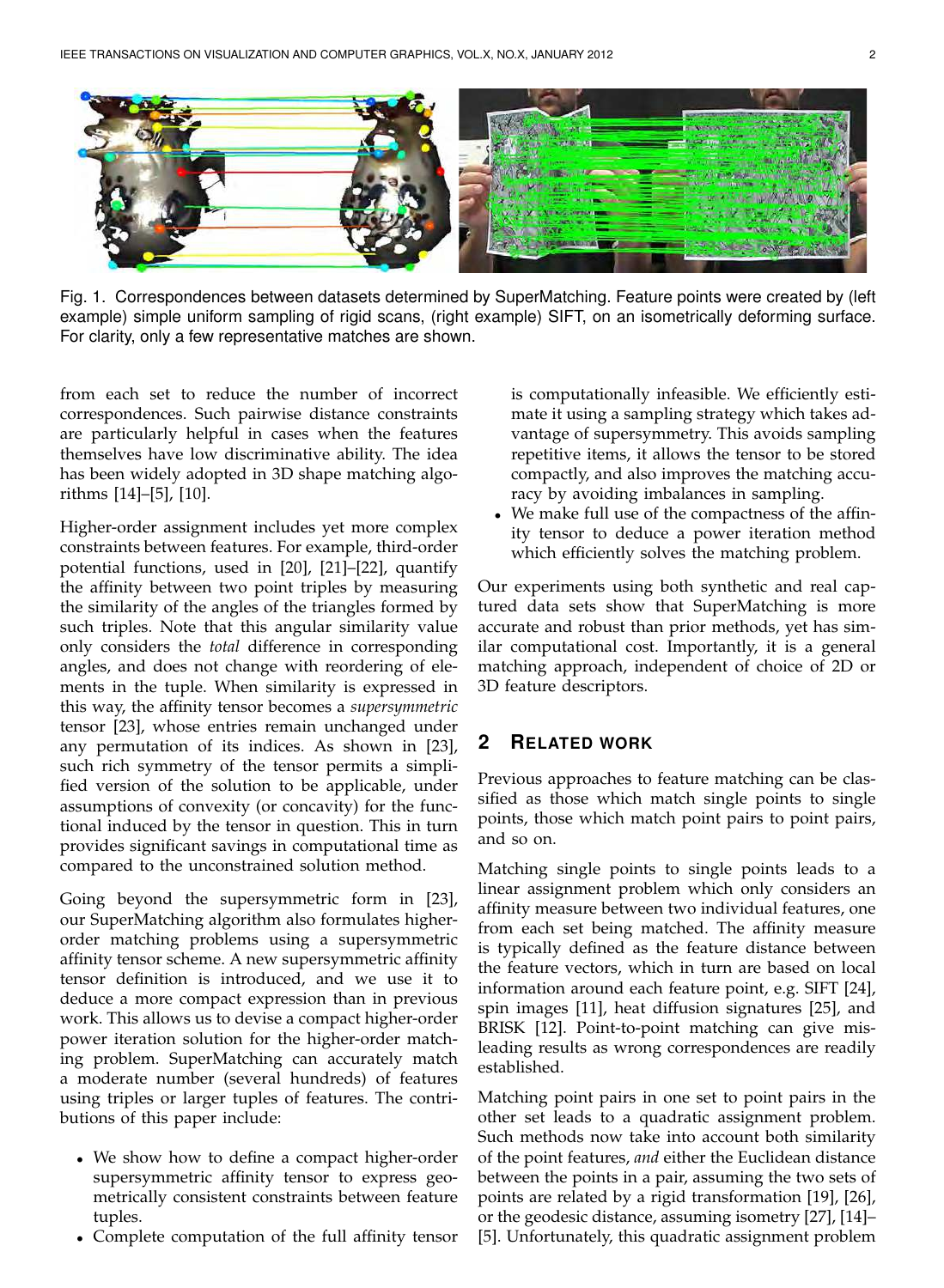is NP-hard, and again, matches found are not always reliable.

Several higher-order approaches have also been proposed. While they can significantly improve matching accuracy, higher-order assignment is even more computationally demanding, so various approximate methods have been developed. [28] considered a probabilistic model of soft hypergraph matching. They reduce the higher-order problem to a first-order one by marginalizing the higher-order tensor to a one dimensional probability vector. [21], [29] introduced the use of a third-order tensor in place of an affinity matrix to represent affinities of feature triples, and higher-order power iteration is used to achieve the final matching. [22] built a unified multiple higherorder affinity tensor, by extending the third-order tensor method [21], [29]. An alternative [30] is to treat the tensor as a joint probability of assignments, marginalize the affinity tensor to a matrix, and find optimal soft assignments by eigendecomposition of the matrix. Higher-order assignment problems typically require large amounts of memory and computational resources. By reducing the number of elements needed to represent the affinity measures, the above approaches can match moderate numbers (hundreds) of features. However, these approaches do not really take proper advantage of supersymmetry of the affinity tensor. SuperMatching does so, leading to an improvement in matching accuracy.

A related idea also using higher order constraints for 3D registration is the 4-points congruent sets method (4PCS) proposed in [31]. It is a fast alignment scheme for 3D point sets that uses widely separated points. However, the need to find coplanar 4-tuples of points and the assumption of their relation by rigid transformation limit its applicability. Our approach can not only be applied to rigid registration, but also to more difficult correspondence issues involving e.g. articulated or isometrically deformed data.

# **3 OVERVIEW**

A tensor generalizes vectors and matrices to higher dimensions: a vector is a tensor of order one, and a matrix is a tensor of order two. A higher-order tensor can be expressed as a multi-dimensional array [32]. More formally, an  $N^{th}$ -order tensor is an element of the tensor product of  $N$  vector spaces, each with its own coordinate system. Here, we mainly consider the third-order case, which represents a reasonable tradeoff between quality of solution and computational cost, which increases rapidly with tensor order. Many of the ideas generalize to higher order.

Assume we are given two sets of feature points  $P_1$ and  $P_2$ , with  $N_1$  and  $N_2$  points respectively. Let  $i_n = (f_{i_n}^1, f_{i_n}^2)$  be a pair of points from  $P_1$  and

 $P_2$ , respectively. Matching between these two feature sets can be represented by an *assignment variable* x which is a vector  $\in \{0,1\}^{N_1N_2}$ , with each element representing whether a pair  $i_n(f_{i_n}^1, f_{i_n}^2)$  is selected in the matching (if  $x_{i_n} = 1$ ) or not (if  $x_{i_n} = 0$ ). From the  $N^{th}$ -order tensor viewpoint, the matching problem is equivalent to finding the optimal assignment tensor  $x^* \in \{0, 1\}^{N_1 N_2}$ , satisfying [32]

$$
\boldsymbol{x}^* = \arg \max_{\boldsymbol{x}} \sum_{i_1, \cdots, i_N} \mathcal{T}_N(i_1, \cdots, i_N) x_{i_1} \cdots x_{i_N}.
$$
 (1)

Here,  $i_n \in \{i_1, \dots, i_N\}$  stands for an assignment in the  $n^{th}$  dimension of the N vector spaces. Let all feature tuples for  $P_1$  and  $P_2$  be  $F_1$  and  $F_2$ , then  $\forall (f_{i_1}^1,\cdots,f_{i_N}^1) \in F_1$ , there is a matching to corresponding feature tuples in  $F_2$ . For example, given a third-order tensor,  $i_n \in \{1, 2, 3\}$ , each index could be expressed as  $i_1 = (f_{i_1}^1, f_{i_1}^2), i_2 = (f_{i_2}^1, f_{i_2}^2), i_3 =$  $(f_{i_3}^1, f_{i_3}^2)$ : pairs of potentially matched points. The product  $x_{i_1} \cdots x_{i_N}$  will be equal to 1 if the points  $(f_{i_1}^1, \dots, f_{i_N}^1)$  are matched to the points  $(f_{i_1}^2, \dots, f_{i_N}^2)$ , and 0 otherwise.  $\mathcal{T}_N(i_1,\cdots,i_N)$  is the affinity of the set of assignments  $\{i_n\}_{n=1}^N$ , which is high if the features in tuple  $(f_{i_1}^1, \dots, f_{i_N}^1)$  have similar descriptor values to the features in the tuple  $(f_{i_1}^2, \dots, f_{i_N}^2)$ , and have similar distances between them. Note that the size of  $\mathcal{T}_N(i_1,\cdots,i_N)$  is  $\left(N_1N_2\right)^N$ . In this paper, the affinity measures expressing similarity of feature tuples are compactly represented and efficiently computed by using the supersymmetric tensor.

In the rest of the paper, we consider the one-to-many correspondence problem. We assume that each point in  $P_1$  is matched to exactly one point in  $P_2$ , but that the reverse is not necessarily true. If we *do* want to treat both datasets in the same way, we can first match  $P_1$  to  $P_2$ , then match  $P_2$  to  $P_1$ . This pair of one-to-many matching results can be used as needed in particular applications; most obviously, we could intersect the result sets to build a set of one-to-one correspondences.

From Eq. (1) we can see that there are four issues to be considered when using higher-order matching algorithms. How should we:

- organize and express the affinity measures  $\mathcal{T}_N$  in a supersymmetric manner? (see Section 4.1)
- (approximately) solve the optimal higher-order assignment problem efficiently? (see Section 4.2)
- determine an appropriate sampling strategy to estimate the affinity tensor in a way which will give good matching accuracy—it is too large to compute fully? (see Section 4.3)
- define a suitable affinity measure between two feature tuples? (see Section 4.4)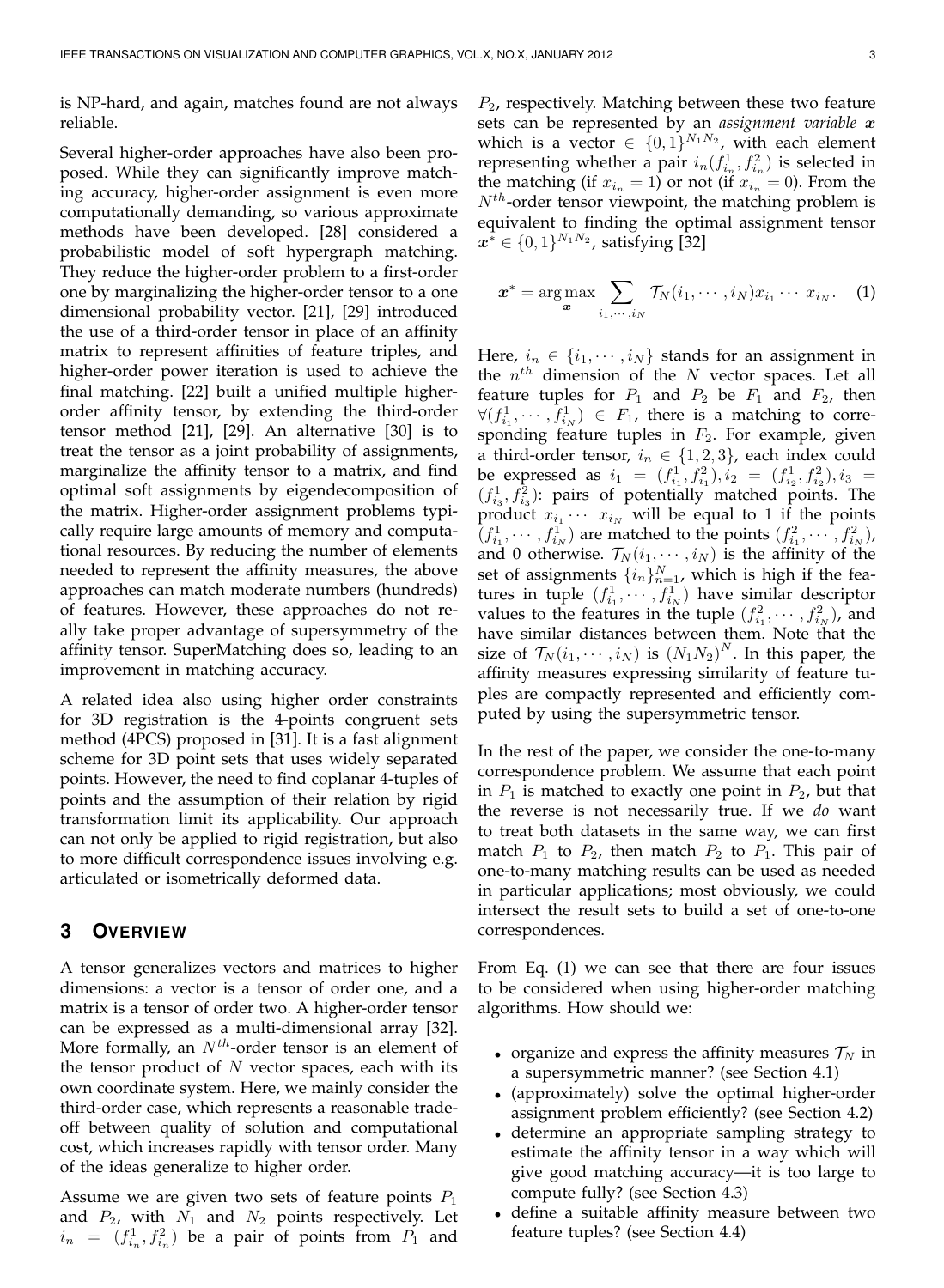# **4 SUPERMATCHING**

We start by discussing the first two issues mentioned above, which are independent of application; later we turn to sampling strategy and definition of affinity measure, which are application dependent.

#### **4.1 Supersymmetric Affinity Tensor**

The supersymmetric higher-order affinity tensor is invariant under permutation of indices. The main motivation of using supersymmetry is to allow us to avoid redundant storage and computation.

*Definition 1 (Supersymmetric Tensor):* A tensor is *supersymmetric* if its entries are invariant under any permutation of its indices [23].

For example, a third-order supersymmetric tensor  $\mathcal{T}_{3}$ , satisfies the relationships:  $\mathcal{T}_3(i_1, i_2, i_3) = \mathcal{T}_3(i_1, i_3, i_2) =$  $\mathcal{T}_3(i_2, i_1, i_3) = \mathcal{T}_3(i_2, i_3, i_1) = \mathcal{T}_3(i_3, i_1, i_2)$  $\mathcal{T}_3(i_3, i_2, i_1).$ 

*Definition 2 (Supersymmetric Affinity Tensor):* Given two feature sets  $P_1$  and  $P_2$ , with  $N_1$  and  $N_2$  features respectively, the supersymmetric affinity tensor is an  $N^{th}$  order  $I_1, \cdots, I_N$ , nonnegative tensor  $\mathcal{T}_N$ , for which there exists a set of indices  $\theta_N$ , and an  $N^{th}$ order potential function  $\phi_N$ , such that

$$
\mathcal{T}_N(i_1,\ldots,i_N) = \begin{cases} \phi_N(\Omega(i_1,\ldots,i_N)), \ \forall (i_1,\ldots,i_N) \in \theta_N \\ 0, \ \forall (i_1,\ldots,i_N) \notin \theta_N \\ (2) \end{cases}
$$

where  $\Omega$  stands for an arbitrary permutation of the vector.  $\theta_N$  satisfies  $i_m \neq i_n \ \forall (i_1, \ldots, i_N) \in \theta_N, \forall i_m \in$  $\{i_1, \ldots, i_N\}$  and  $\forall i_n \in \{i_1, \ldots, i_N\} - \{i_m\}$ .

A tensor element with  $(i_1, \ldots, i_N) \in \theta_N$  is called a *potential element*, while other elements are called *zero elements*. A potential element represents one matching result out of all possible matching candidates. Potential elements are further detailed in Section 4.3.

Using our new Definition 2, we can reduce the amount of storage needed, by representing every potential element  $\mathcal{T}_N(i_1,\ldots,i_N)$  by its canonical entry  $\mathcal{T}_N(\text{sort}(i_1, \ldots, i_N))$ ,  $\forall (i_1, \ldots, i_N) \in \theta_N$ . Each stored value thus provides the value for  $N!$  entries. Furthermore, as zero elements are always zero, there is no need to store them. This greatly reduces both storage, and the amount of feature tuple sampling needed when estimating the affinity tensor, as discussed in Section 4.3. At the same time, it can be used to make the power iteration process more efficient: see Section 4.2.

**Algorithm 1** Higher-order power iteration solution (with  $\ell^1$ norm) for the supersymmetric affinity tensor

Input:  $N^{th}$ -order supersymmetric affinity tensor **Output:** Unit  $\ell^1$ -norm vector  $\boldsymbol{u}$ 1: Initialize  $v_0$  to random values in [0,1],  $k = 1$ 2: **repeat** 3: **for** all  $(i_1, \dots, i_N) \in \theta_N$  **do** 4: **for** all  $m \in (i_1, \dots, i_N)$  **do** 5:  $v_m^{(k)} = (N-1)! \phi_N(i_1, \dots, i_N) 2 v_m^{(k-1)} v_{i_1}^{2(k-1)} \dots$  $v^{2(k-1)}_{m-1}v^{2(k-1)}_{m+1}\cdots v^{2(k-1)}_{i_N}$ 6: **end** 7: **for**  $i = 1 : N_1$  **do** 8:  $v^{(k)}(((i - 1) \cdot N_2 + 1) : i \cdot N_2) =$  $\hat{v}^{(k)}((i-1)N_2+1):iN_2)/\|\hat{v}^{(k)}(((i-1)N_2+1):$  $i \cdot N_2$ ||1 9: **end** 10: **end** 11:  $k = k + 1;$ 12: **until** convergence; 13:  $\bm{u}^{(k)} = \bm{v}^{2(k)}$ **Note:**  $u^{(k)} = v^{2(k)}$ , and  $v^{(k)}(((i - 1) \cdot N_2 + 1) : i \cdot N_2)$ denotes the slice of  $v^{(k)}$  with indices from  $(i-1) \cdot N_2 + 1$ to  $i \cdot N_2$ .

#### **4.2 Supersymmetric Higher-order Power Iteration**

The higher-order tensor problem in Eq. (1) may be solved by tensor decomposition [32]; tensor decomposition originated in [33]. We utilize the rank-one higher-order power method [34] to approximately solve Eq. (1); as noted, an exact computation is infeasible. Eq. (1) can be expressed as:

$$
\boldsymbol{x}^* = \arg \max_{\boldsymbol{x}} \sum_{i_1, i_2, \cdots, i_N} \mathcal{T}_N(i_1, \cdots, i_N) x_{i_1} \cdots x_{i_N}
$$

$$
= \max \langle \mathcal{T}_N, \boldsymbol{x}^{\star N} \rangle, \tag{3}
$$

where  $\boldsymbol{x} \in \{0,1\}^N$ , and  $\star$  is the *Tucker product* [23], which is an  $N$ -fold succession of products. To get an approximate solution, we relax the constraints: the binary assignment vector  $\boldsymbol{x} \in \{0,1\}^N$  is replaced by an assignment vector  $u$  with real elements in [0, 1]. These values are naturally computed from the potential functions in Section 4.4. This changes the optimization problem to one of computing the rank-one approximation of the affinity tensor  $\mathcal{T}_N$  [23], i.e. finding a scalar  $\lambda$  and a unit norm vector  $\boldsymbol{u} \in \mathbb{R}^N$ , such that the tensor  $\hat{\mathcal{T}_N} = \lambda \boldsymbol{u} \star \boldsymbol{u} \star \dots \star \boldsymbol{u} = \boldsymbol{u}^{\star N}$  minimizes the Frobenius norm squared function  $f(\hat{\mathcal{T}}_N) = \|\mathcal{T}_r - \hat{\mathcal{T}}_N\|_F^2$ . The final matching result is found by replacing each element of  $u$  by 0 or 1 according to whichever it is closer to.

The higher-order power method is commonly used for finding rank-one tensor approximations; a version for supersymmetric tensors (S-HOPM) is given in [23]. The S-HOPM algorithm converges under the assumption of convexity (or concavity) for the functional induced by the tensor [23], which is sufficiently robust for practical applications. S-HOPM is performed in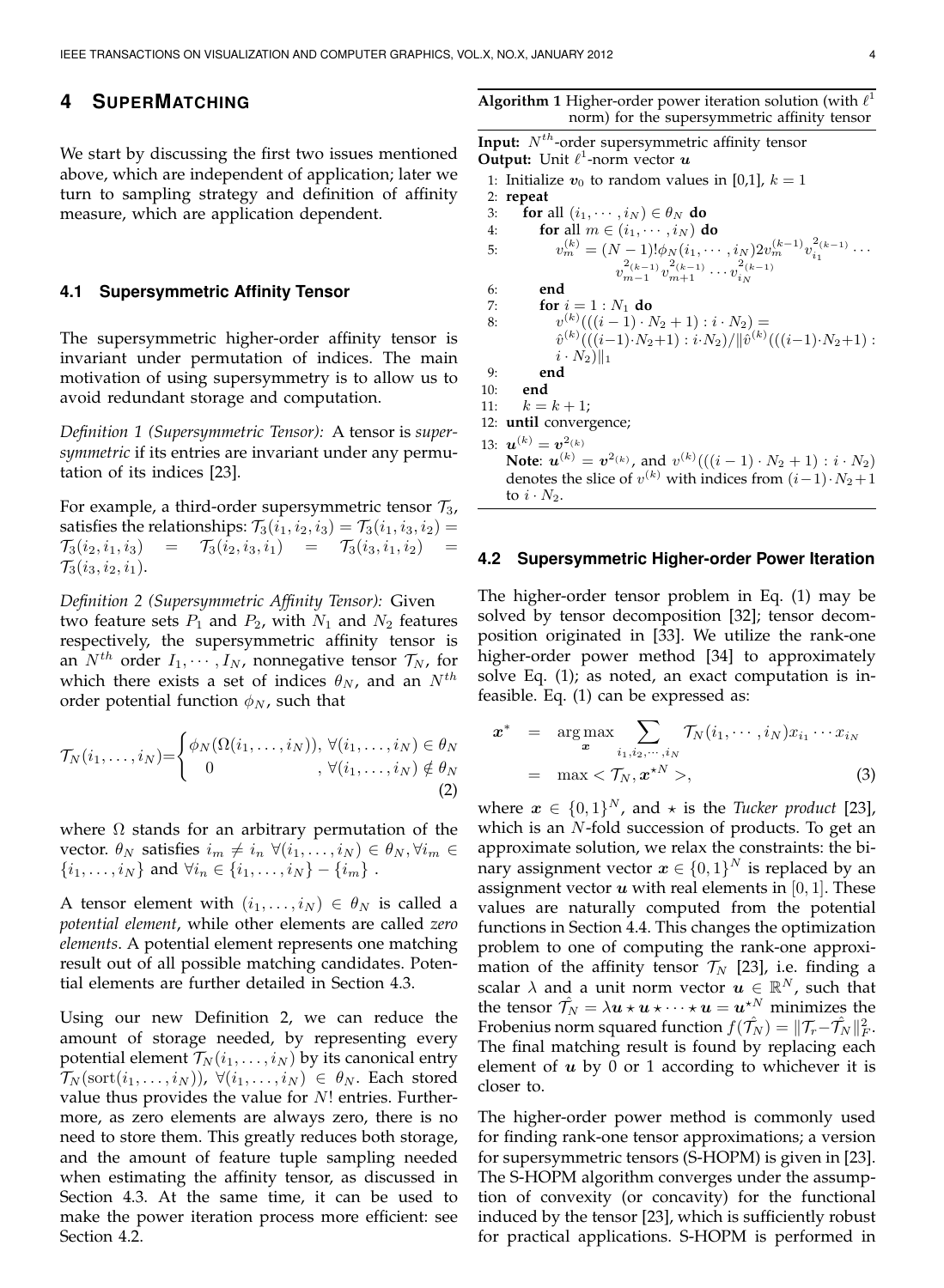two iterative steps: higher-order power iteration of  $u$ , followed by normalization of  $u$  under the Frobenius norm. A recent effective improvement [21], [29] uses the  $\ell^1$  norm to replace the traditional  $\ell^2$  norm.

We use the  $\ell^1$  norm, and further revise S-HOPM as follows. To perform higher-order power iteration with u, we must compute  $\hat{u}^{(k)} = \mathcal{I}_{\star}^{\mathcal{T}_N} (u^{(k-1)})^{\mathcal{T}_N(N-1)}$ where  $\stackrel{\mathcal{T}_N}{\star}$  is a so-called  $\mathcal{T}_N$ -product, and  $\mathcal I$  is a unit tensor [23]. In the specific case that  $\hat{u}^{(k)}$  belongs to an  $N^{th}$ -order supersymmetric affinity tensor, it can be shown [23] that  $\hat{u}^{(k)} = \mathcal{I}^{T_N}_\star(u^{(k-1)})^{\mathcal{T}_N^N(N-1)}$  implies that  $\forall m \in (i_1, ..., i_N)$ ,  $v_m^{(k)} =$ 

$$
\sum_{i_1,\ldots,i_N} T_N(i_1,\ldots,i_N) 2v_m^{(k-1)} v_{i_1}^{2(k-1)} \ldots v_{m-1}^{2(k-1)} v_{m+1}^{2(k-1)} \ldots v_{i_N}^{2(k-1)},
$$
\n(4)

where  $\boldsymbol{u}^{(k)}=\boldsymbol{v}^{2_{(k)}}.$  For the supersymmetric affinity tensor, putting Definition 2 into the former expression leads to (see Appendix for derivation) that  $v_m^{(k)} =$ 

$$
(N-1)! \phi_N(i_1,...,i_N) 2v_m^{(k-1)} v_{i_1}^{2(k-1)} \dots v_{m-1}^{2(k-1)} v_{m+1}^{2(k-1)} \dots v_{i_N}^{2(k-1)},
$$
\n(5)

where  $\phi_N$  is the potential function explained in Section 4.4. Eq. (5) is more compact than earlier expressions in the literature, as it handles all symmetrically related potential elements as a single item using multiplication by  $(N - 1)!$ .

Many initialization schemes have been proposed for the S-HOPM method [23]. We simply use positive random values between 0 and 1 to initialize  $u_0$ , which ensures convergence; proofs are detailed in [23], [35].

Our supersymmetric higher-order power iteration solution of Eq. (1) is performed by the SuperMatching algorithm—see Algorithm 1. Its efficiency relies on two principles. Firstly, we take advantage of the supersymmetry to deduce  $u$  as in Eq. (5), using just a single canonical element for computation (see Step 5). Secondly, power iteration just considers potential elements, and excludes all zero elements from the iteration process. The complexity of the whole iteration process depends only on the number  $|\theta_N|$  of nonzero affinities. Consequently, this method reduces also memory costs while keeping accuracy.

Note that, although [21], [29] use a supersymmetric affinity tensor, their approaches do not make full use of supersymmetry when creating the supersymmetric affinity tensor, nor do they take advantage of supersymmetry to accelerate the power iteration process. By doing so, we overcome limitations due to unbalanced and redundant tensor elements in [21], [29], as our experiments show later.

# **4.3 Sampling Strategy**

Algorithm 1 depends on the potential elements. We next discuss the issue of how to sample the feature tuples to build potential elements, which determines the size  $|\theta_N|$  and influences matching accuracy (as well as speed).

Given two feature sets  $P_1$  and  $P_2$ , a potential element may be obtained by using a feature tuple sampled from each feature set separately. For  $N^{th}$ -order matching, a straightforward way to construct the potential elements is: first find all feature tuples for  $P_1$  and  $P_2$ , as  $F_1$  and  $F_2$ ; then  $\forall (f_{i_1}^1, \cdots, f_{i_N}^1) \in F_1$ , calculate the potentials for  $(f_{i_1}^1, \dots, f_{i_N}^1)$  with all feature tuples in  $F_2$ . This is far too time-consuming, so sampling is used instead. We suggest random sampling for general feature matching problems, but this does not preclude more directed sampling if prior knowledge of the matching indicates a better approach.

Our sampling technique repeatedly randomly samples  $t_1$  feature tuples for each feature point from  $P_1$ , and fully samples  $P_2$ . For  $P_1$ , we take each feature in turn as a required element, and then randomly choose  $t_1$  feature tuples containing this required element. Thus, the number of feature tuples in  $F_1$  is  $N_1t_1$ , and  $N_2^N$  in  $F_2$ . Then, for each feature tuple in  $F_1$ , we find the k most similar feature tuples in  $F_2$  to build k potential elements as  $\phi_i^k$ . Combining all the potential elements obtained, we form the desired potential element set  $\theta_N = {\phi_i^k}_{i=1}^{N_1 t_1}$ , of size  $|\theta_N| = \hat{N_1} t_1 k$ . For  $P_1$ , the sampling cost is  $O(N_1t_1k\log N_2)$ , where the  $\log N_2$ factor comes from use of a  $k$ -D tree to search for the  $k$  most similar feature tuples in  $F_2$ . The parameters  $t_1$  and k must be chosen according to the size of the feature sets. In practice, for two feature sets each with hundreds points, we may take  $t_1 \approx 100$  and  $k \approx 300$  for third-order matching. Our experiments demonstrate that this sampling approach works well.

An important aspect of our sampling approach is to use the supersymmetry of the affinity tensor. Potential elements whose indices are permutations of each other have the same value, so should not be repeatedly sampled. Thus, we use a sampling constraint that the sets of feature tuples  $F_1$  obtained from the sampling process should have no repetition, in the sense that

$$
\forall (f_{i_1}^1, f_{i_2}^1, \cdots, f_{i_N}^1), (f_{j_1}^1, f_{j_2}^1, \cdots, f_{j_N}^1) \in F_1, (f_{i_1}^1, f_{i_2}^1, \cdots, f_{i_N}^1) \neq \Omega(f_{j_1}^1, f_{j_2}^1, \cdots, f_{j_N}^1)
$$
(6)

where  $\Omega$  is an arbitrary permutation.

Earlier work [21], [22], [28] adopted random sampling, but failed to impose any constraint on the sampling process to take into account supersymmetry, leading to the possibility that feature tuples may be sampled multiple times. For example, for third-order matching,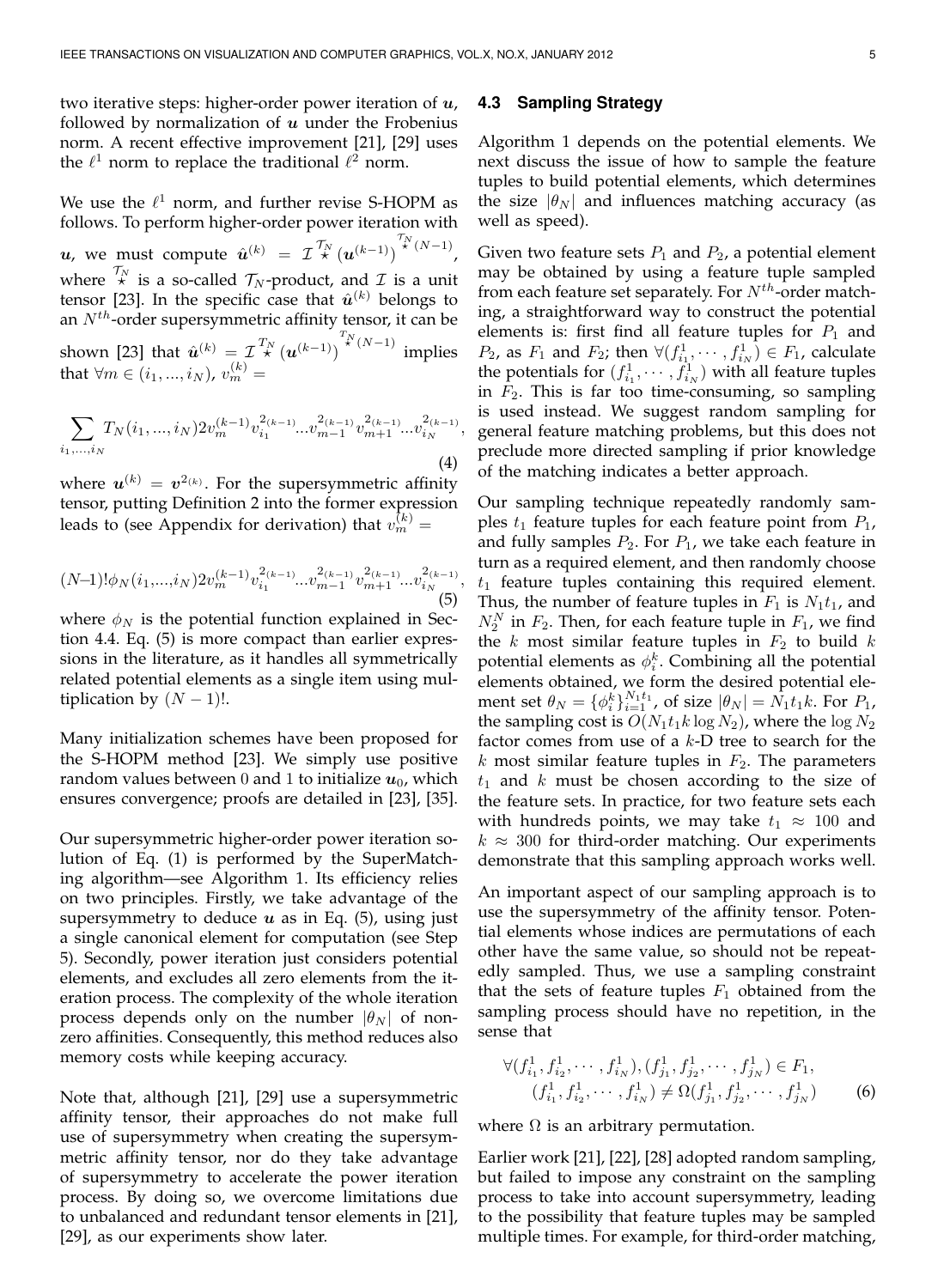it is possible that a feature tuple  $(f_{i_1}^1, f_{i_2}^1, f_{i_3}^1)$  may be sampled from  $P_1$  and  $(f_{i_1}^2, f_{i_2}^2, f_{i_3}^2)$  from  $P_2$ , and also a feature tuple  $(f_{i_1}^1, f_{i_3}^1, f_{i_2}^1)$  from  $P_1$  and  $(f_{i_1}^2, f_{i_3}^2, f_{i_2}^2)$ from  $P_2$ . That would create two tensor elements  $\phi_3(i_1, i_2, i_3)$  with index  $(i_1, i_2, i_3)$  and  $\phi_3(i_1, i_3, i_2)$  with index  $(i_1, i_3, i_2)$ , which are the same. However, we just need one tensor element to express the affinity on the assignment group  $(i_1, i_2, i_3)$  for any permutation of indices. Such extra sampling is not only inefficient, but may also reduce the accuracy of the power iteration: one set of symmetrically related elements may be represented by a different number of samples than another set of symmetrically related elements, which imbalances the power iteration process, and can lead to inaccurate results. Our sampling method reduces the sampling cost, while also improving the accuracy of power iteration.

#### **4.4 Higher-order Potentials**

Different higher-order potentials are appropriate for different applications. Here we briefly give two simple examples of general higher-order potentials for 2D and 3D matching respectively; we use them later to evaluate our algorithm. The potentials are based on a Gaussian function which guarantees the tensor elements are non-negative and invariant under any permutation of the input assignments.

In 2D, we use a well-known [21]–[30] third-order geometric-similarity invariant potential  $\phi_3$  for linking point feature triples. Triangles formed by three points are *similar* under scaling, rotation and translation interior angles are invariant. Thus  $\phi_3$  can be defined in terms of differences of corresponding interior angles:

$$
\begin{array}{rcl}\n\phi_3(i_1, i_2, i_3) & = & \phi_3(\{p_1, q_1\}, \{p_2, q_2\}, \{p_3, q_3\}) \\
& = & \exp(-1/\varepsilon^2 \sum_{(l, l')} \|\alpha_l - \alpha_{l'}\|^2)\n\end{array} (7)
$$

where  $\varepsilon > 0$  is the kernel bandwidth, which is simply set to the average of the  $\ell^1$  norm of all differences, and  $\{\alpha_l\}_{l=1}^3$  and  $\{\alpha_l\}$  $\int_{l}^{1}\big|_{l'=1}^{3}$  are the angles formed by feature triples  $(p_1, p_2, p_3)$  and  $(q_1, q_2, q_3)$ : see Figure 2. Each point corresponds to one interior angle. This potential may be extended to higher order by using the internal angles of polygons with more than 3 sides.

For 3D matching problems, we may replace the internal angles by edge lengths, which for meshes are based on geodesic distance across the mesh in which the points are embedded. This corresponds to assuming an isometry transform relating the meshes. Geodesic distance may be computed by Dijkstra's algorithm [36], based on Euclidean distances between neighboring mesh vertices. See Figure 2.



Fig. 2. Third-order potential. The geometric constraints are: internal angle invariance in 2D (above), and edge length invariance in 3D (below).

#### **5 EXPERIMENTS**

We have used synthetic data and real captured data to evaluate the SuperMatching algorithm on a 2.3GHz Core2Duo PC with 2GB memory.

To demonstrate the independence of the algorithm from choice of feature descriptors, several descriptors were used. In some cases, we simply uniformly sampled feature points on the objects, and used a trivial feature descriptor of 1 for all points, meaning affinities are based simply on distances between feature points—this allows us to show our method is robust in the presence of ambiguous feature descriptors. In other cases, we still used uniformly distributed feature points, together with SIFT descriptors, which shows that feature points do not have to be carefully chosen. *Note that we only used the feature descriptors to select points as feature points and did not employ them to build the matching.* Both uniform and SIFT features are widely used in real applications. Choosing descriptors in this way lets us show that the SuperMatching is independent of the descriptors to a fair degree. The feature descriptors could be replaced by any others—many have been proposed. We used third-order matching in our experiments; it would be simple (but more costly) to use higher order.

#### **5.1 3D Rigid Shapes Scans**

Firstly, we used SuperMatching to build pairwise matchings between 3D rigid shape scans based on uniformly sampled feature points. Rigid transforms can be computed from each triple of compatible matching points. The transform which brings the most data points within a threshold distance of a point in the model is chosen as the optimal alignment transform [9]. As discussed in [38], such a voting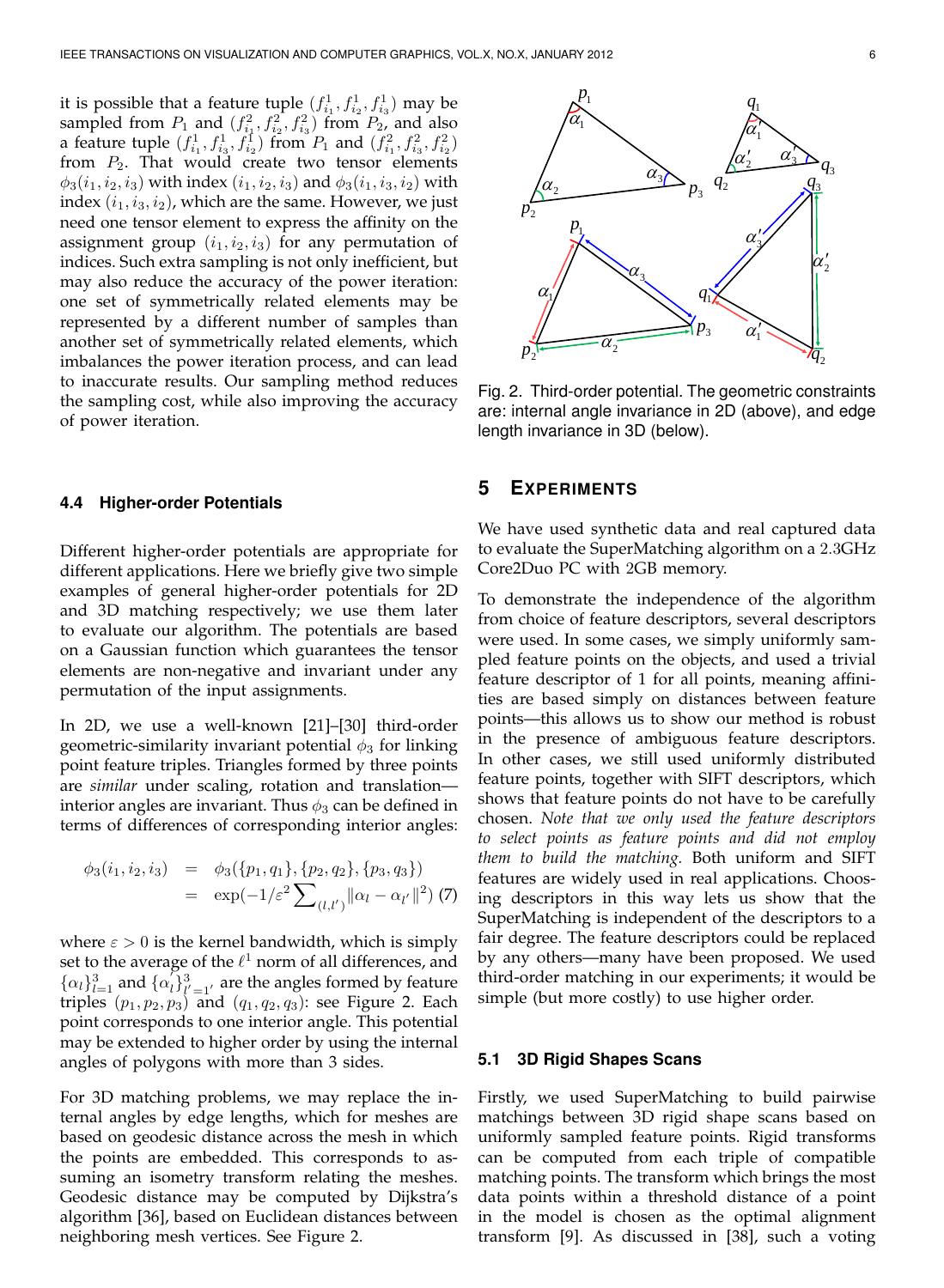

Fig. 3. Pairwise alignment of Coati and Dragon scans. From left to right: before alignment, our matching result, our alignment result, and alignment results from 4PCS [31], ICP [37], [21], and [29].

scheme is guaranteed to find the optimal alignment between pairwise scans and is robust to the initial pose of the input scans.

To test the robustness of SuperMatching, the noisy shapes used to test the recent 4PCS rigid registration algorithm [31] were considered. The results demonstrate that SuperMatching can produce good registration for all of these shapes. For example, Figure 3 shows the initial state of the input, and registration results based on SuperMatching and 4PCS [31]. Even for the Coati and Dragon examples, it is noticeable that the final alignment details from the SuperMatching are somewhat better than for 4PCS. Other results produced by ICP [37], [21], and [29] are shown in Figure 3. It is noticeable that ICP [37] failed, while the results from Supermatching, [21], and [29] are almost the same. The times taken by both SuperMatching and the 4PCS algorithm were very similar (about 10 seconds in each case), but [21] and [29] took over 20 seconds. Our time performance benefits from the compact representation in Eq. (5) and the sampling strategy based on supersymmetry.

Figure 4 shows some registration results for the Rooster model from [39]. The left column shows the original state, the two left middle columns are our matching and alignment results, and the right columns shows the corresponding results produced by 4PCS [31], ICP [37], [21], and [29]. In this case, 4PCS [31] and ICP [37] have clearly failed. We believe the main reason for failure of 4PCS is that it does not take into account the correlation between each set of 4 congruent points, and just computes optimal alignment of sets. On the other hand, SuperMatching uses a global optimization scheme taking into account all higher-order feature tuples at once to compute the matching, as formulated by Eq. (1). The transformation matrix computed by SuperMatching is compared with the ground truth provided by [39] in Table 1, demonstrating that our computed matrices for matching I-II and I-III are close to the ground truth. (The matrices are those needed to transform and align

TABLE 1 Transformation matrix comparison.

|    |  | Computed matrix                                                   | Ground truth |  |  |  |  |
|----|--|-------------------------------------------------------------------|--------------|--|--|--|--|
|    |  | $I   0.730 -0.005 -0.682 -127.6   0.707 -0.004 -0.707 -132.0$     |              |  |  |  |  |
|    |  | $-0.006$ 1.000 $-0.016$ $-3.016$ $-0.012$ 1.000 $-0.018$ $-3.300$ |              |  |  |  |  |
| ΠI |  | $0.693$ $0.021$ $0.700$ $-50.05$ $0.707$ $0.021$ $0.707$ $-54.10$ |              |  |  |  |  |
|    |  |                                                                   |              |  |  |  |  |
|    |  | $0.005 -0.012 -0.995 -186.8$ $0.001 -0.022 -1.000 -187.7$         |              |  |  |  |  |
|    |  | $-0.014$ 1.003 $-0.022$ $-4.769$ $-0.032$ 0.999 $-0.022$ $-4.100$ |              |  |  |  |  |
|    |  | $0.036$ $0.005$ $-176.6$ $1.000$ $0.032$ $0.000$ $-186.0$         |              |  |  |  |  |
|    |  |                                                                   |              |  |  |  |  |

TABLE 2 The closest point-to-point standard RMS errors.

|                | Shape pairs SuperMatching 4PCS [31] ICP [37] |       |                    | [29]  |
|----------------|----------------------------------------------|-------|--------------------|-------|
| Coati          | 0.410                                        | 0.589 | 1.231              | 0.457 |
| Dragon         | 0.438                                        | 1.013 | $2.5\overline{76}$ | 0.500 |
| Rooster I-II   | 0.276                                        | 0.376 | 0.386              | 0.280 |
| Rooster II-III | 0.310                                        | 0.333 | 0.337              | 0.312 |

from II to I and III to I).

Estimation error was measured using the closest point-to-point standard RMS error between the final pairs. For these four pairs (Coati, Dragon, Rooster I-II, Rooster II-III), Table 2 lists the RMS errors. SuperMatching outperforms 4PCS [31], ICP [37], [21], and [29] when matching partial, noisy data.

Next, we used SuperMatching to build a complete model from a set of scans from different viewpoints. For these multiple scans, third-order matching was first performed between each pair of consecutive scans. After doing so, the alignment was refined using the iterative closest point (ICP) algorithm [37]. Figure 5 illustrates the approach and shows the result.

#### **5.2 3D Depth Scans with Color Information**

We next provide a further real-world, noisy, example of the use of SuperMatching. In this case, data with surface color information was captured using a Kinect camera [40]. Uniform samples and SIFT feature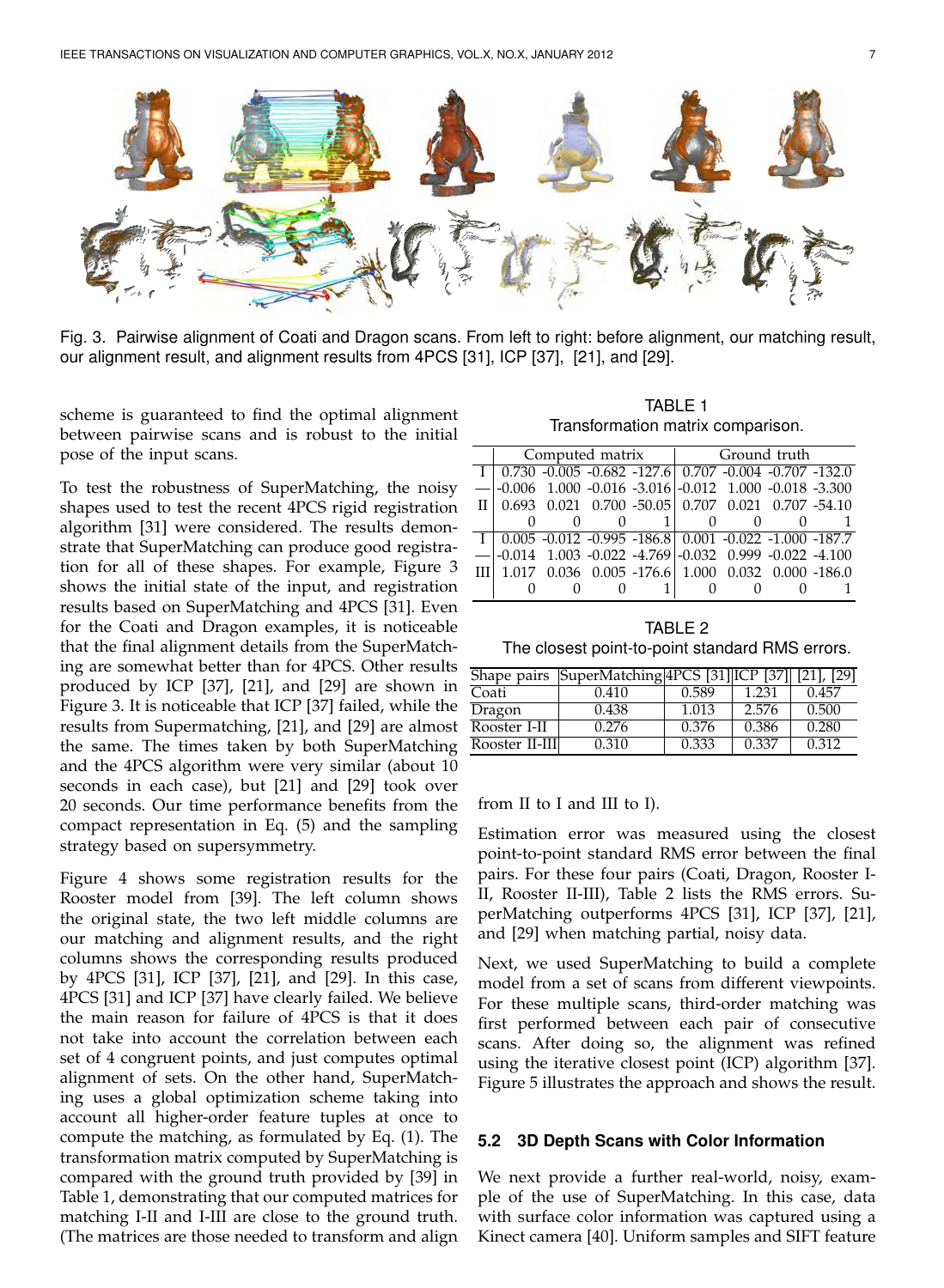

Fig. 4. Pairwise alignment of Rooster I-II and II-III scans. From left to right: before alignment, our matching result, our alignment result, and alignment results from 4PCS [31], ICP [37], [21], and [29].



Fig. 5. Alignment of several Rooster scans from different viewpoints. Above: our final registered Rooster and the ground truth [39]. Below: 8 partial scans, the dark lines indicating the pairwise matching process.



Fig. 6. 3D real depth scans with color information, captured using Kinect. Matching points are connected by colored lines.

vectors were used as a basis for SuperMatching. This resulted in robust matches, as illustrated in Figure 6. (Source and target shapes are reversed, as the Kinect device mirrors the input scene). There are no matching points on the flat parts shown in white, as these lack SIFT features and are filtered out before matching.



Fig. 7. Pairwise matching of an articulated Robot between two frames. Left: our matching. Right: registered results produced by our approach and [42], side view; red polygons indicate regions of large distortion.

### **5.3 3D Articulated Shape Synthetic Data**

A further application is registration of approximately articulated shapes. Such problems are common in dynamic range scanning such as human motion capture. Given a sequence of range scans of a moving articulated subject, our method automatically registers all data to produce a complete 3D shape. Unlike many other methods, we do not need manual segmentation, markers, or a prior template. As shown by Figure 7, SuperMatching provides robust, accurate matching, even although the partial scans have holes and different poses.

Again uniformly sampled points were used. Registration of scans was performed by computing piecewise rigid transformations between matches. Each triple provides a single rigid transformation; we then used the mean-shift algorithm to cluster the transformations [41]. These transformations may be propagated from feature points to the entire set of points in each scan using nearest neighbor interpolation. Figure 7 shows a registration example for an articulated model, and in comparison a result produced by the method in [42]. Our matching and registration results are more accurate and plausible.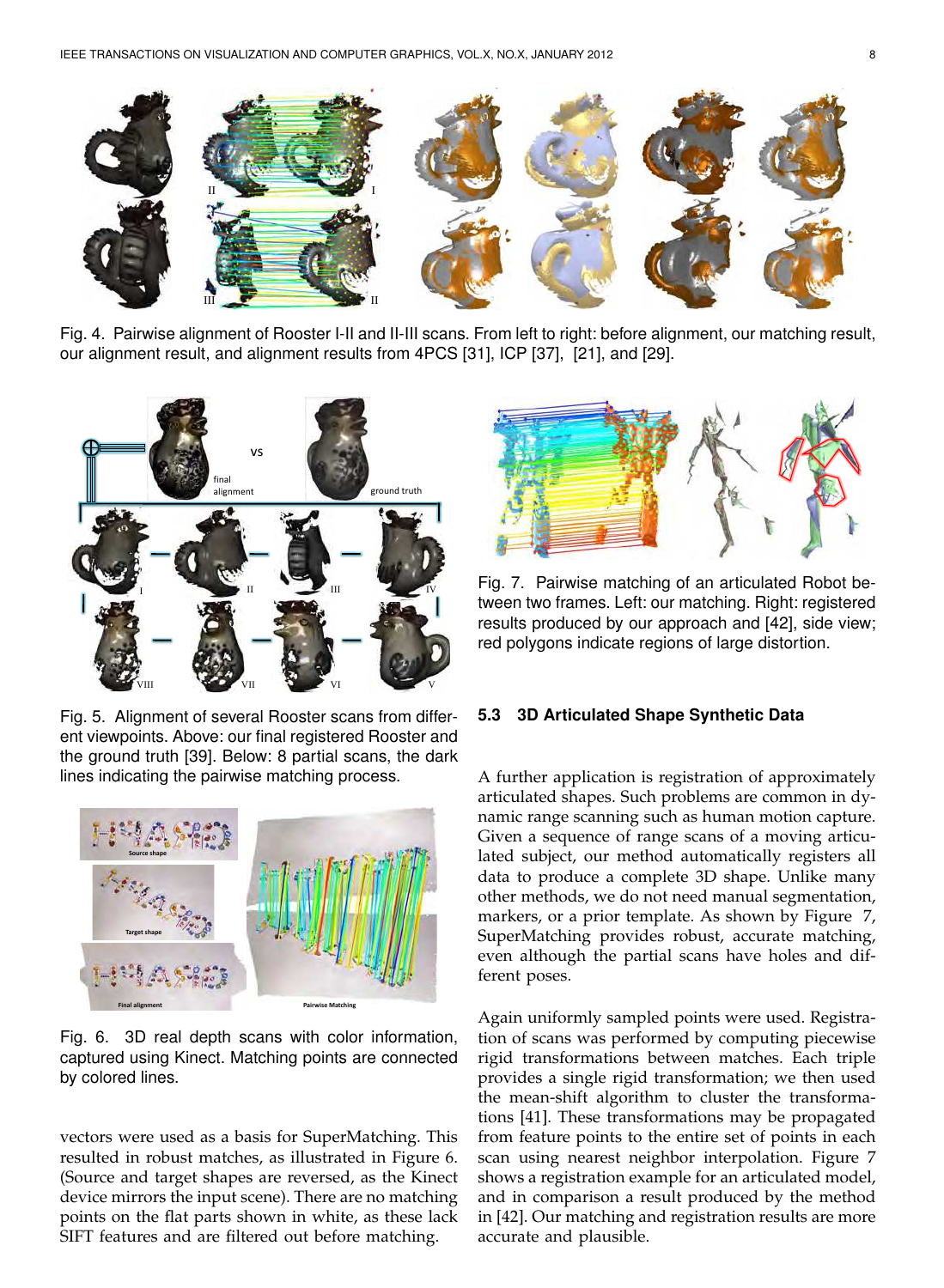#### **5.4 Isometric Deformable Surfaces**

We further matched SIFT points on images of deforming surfaces $^1$  showing a cloth and a cushion. The surface of the cloth underwent relatively smooth deformation, while the surface of the cushion included sharp folds. This data comes with ground truth, which allows quantitative verification of the accuracy of the matches found. From each surface set we randomly chose two frames before and after a large deformation. We randomly chose 100 corresponding points on each surface, using the provided ground truth.

We used the above input data as a basis for comparison with a spectral algorithm [26] (a quadratic assignment algorithm), the third-order tensor algorithm in [21], [29], and a hypergraph matching algorithm [28], using the authors' code in each case. All methods were executed in Matlab using the PC configuration previously given. To enable direct and fair comparison, [21], [29], [28] and SuperMatching used the same potential and the same tensor size.

In these tests, SuperMatching considered  $3 \times 10^6$  feature tuples, while the methods in [21], [29] considered  $10 \times 10^6$  tuples and the method of [28] used  $4 \times 10^6$ . The difference in tuple numbers mainly comes from the sampling strategy, but we have the lowest sampling cost. The extra sampling of [21], [29] relative to ours is because they have no supersymmetric constraint on the sampling process, so about 2/3 of their samples are redundant, and extra samples are needed to make the comparison with our approach fair. For similar reasons, we also used more tuples to evaluate [28]. The average running time to match two feature sets each with 100 features was around 8s for SuperMatching, 13s for [21], 6.5s for [28], and 5s for [26]. SuperMatching takes less time than the third-order tensor algorithm [21], [29] both because it uses fewer feature tuples and because of the more efficient supersymmetric higher-order power iteration solution.

Matching accuracy was assessed by the number of correctly matched points (known from the ground truth) divided by the total number of points that could be matched. The results are summarised in Table 3 and illustrated in Figure 8. Table 3 demonstrates that SuperMatching achieves a higher matching accuracy than previous algorithms. The worst matching result is produced by the spectral quadratic assignment algorithm [26], due to the lower discriminatory power of pairwise geometric constraints. Higher-order algorithms perform better due to the more complex geometric constraints. Nevertheless, SuperMatching significantly outperforms other third-order algorithms [21], [29] and the hypergraph matching algorithm [28].



Fig. 8. Matching results. Left: cloth set, matching between frame 80 and 90, right: cushion set, matching between 144 and 156. Top to bottom, spectral method [26], hypergraph matching method [28], a third-order tensor method [21], [29], and SuperMatching.

TABLE 3 Accuracy of deformable surface matching.

| Dataset                                                    | cloth |  |  | $c$ ushion                                     |  |  |  |  |      |
|------------------------------------------------------------|-------|--|--|------------------------------------------------|--|--|--|--|------|
| Matching F80- F90- F95- F100- F144- F156- F165- F172- Time |       |  |  |                                                |  |  |  |  |      |
| frames F90 F95 F100 F105 F156 F165 F172 F188               |       |  |  |                                                |  |  |  |  |      |
| Ours                                                       |       |  |  | $ 83\% 85\% 84\% 81\%  66\% 60\% 69\% 56\% $   |  |  |  |  | - 8s |
| [28]                                                       |       |  |  | $ 73\% 79\% 70\% 72\%   44\% 39\% 54\% 43\%  $ |  |  |  |  | 6.5s |
| $[21]$ , $[29]$ $[67\%$ 77% 73% 65% 39% 31% 47% 42%        |       |  |  |                                                |  |  |  |  | 13s  |
| [26]                                                       |       |  |  | $ 27\% 29\% 22\% 27\%  14\% 5\% 28\% 7\% $     |  |  |  |  | - 5s |

#### **5.5 Image matching under affine transformation**

Previous examples used third-order potentials  $(N =$ 3), and as we show here, higher order potentials  $(N > 3)$  offer more accurate matching at the cost of extra running time. Matching images related by an affine transformation is an important task, and here a fourth-order potential function specific to this particular matching application is appropriate.

Our new fourth-order potential  $\phi_4$  is affine-invariant, linking feature tuples with four features each. We use affine invariance of the ratio between two closed areas to define  $\phi_4$  (see Fig. 9 top-left) as:

$$
\phi_4(i_1, i_2, i_3, i_4) = \phi_4(\{p_1, q_1\}, \{p_2, q_2\}, \{p_3, q_3\}, \{p_4, q_4\})
$$
  
= 
$$
\exp(-1/\varepsilon^2 \sum_{(l,l')} ||\alpha_l - \alpha_{l'}||^2)
$$
 (8)

where  $\{\alpha_l\}_{l=1}^4$  and  $\{\alpha_l\}$  $\ell_1^{\{1\}}\ell' = 1$  are the ratios between the area of one triangle formed by three feature points and the area of the quadrilateral formed by all four feature points, so  $\alpha_1 = S_{\bigtriangleup p_1 p_2 p_3} / S_{\square p_1 p_2 p_3 p_4}$ ,  $\alpha_{2} \, = \, S_{\bigtriangleup p_{2}p_{3}p_{4}}/S_{\Box p_{1}p_{2}p_{3}p_{4}} , \ \alpha_{3} \, = \, S_{\bigtriangleup p_{1}p_{3}p_{4}}/S_{\Box p_{1}p_{2}p_{3}p_{4}} ,$  $\alpha_4 = S_{\triangle p_1 p_2 p_4} / S_{\square p_1 p_2 p_3 p_4}$ , and similarly for the other quadrilaterals.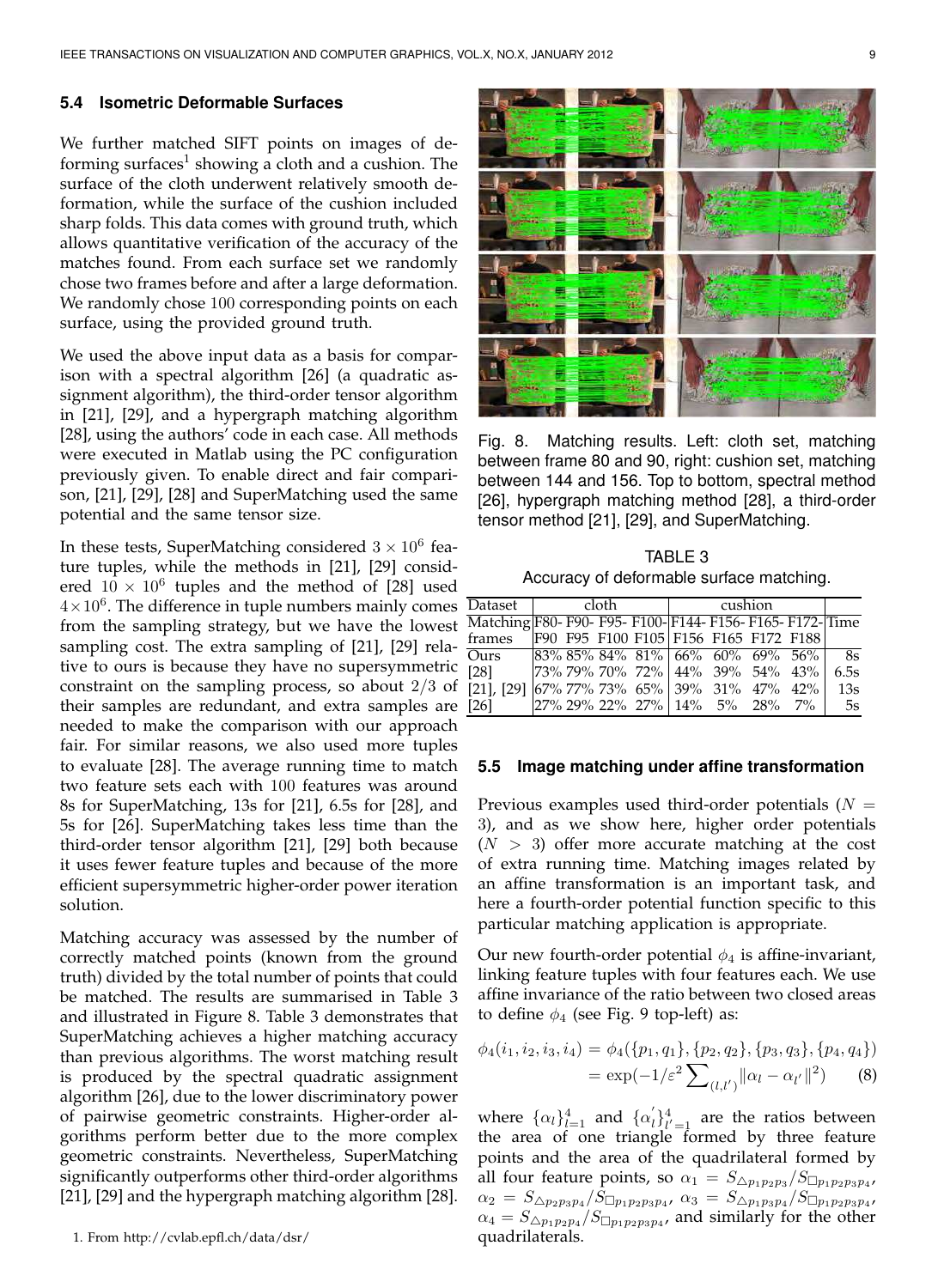

Fig. 9. Higher-order image matching under affine transformation. Top-left: construction of fourth-order potential; Top-right: image 1 in wall set; features detected by MSER shown in green, yellow points are outliers. Middle, bottom: results using third and fourth order matching.

We now use third- and fourth-order potentials to evaluate our algorithm; for third-order we use the potential function in Eq. (7) based on internal angle invariance in 2D. We used the  $wall^2$  image set to evaluate the matching accuracy of our method under affine transformations. For the test images, we used 30 feature points detected by MSER [43] in the central area of image 1 as feature set  $P_1$  (the green points in Figure 9 top-right). In the test, the images were taken from quite different viewpoints, leading to quite different texture appearances, making it difficult to match features just using an MSER or SIFT detector. The results demonstrate that both third (Figure 9 middle) and fourth (Figure 9 bottom) methods produce a high matching accuracy as they take structural information into account. However, the fourth-order method is much more stable than third-order, at the cost of higher computation time (about 6s vs 4s).

# **6 CONCLUSIONS**

This paper has presented the SuperMatching algorithm, which tackles the classic computer graphics and computer vision problem of feature matching, independently of feature description. It is an efficient

2. From http://www.robots.ox.ac.uk/∼vgg/data/data-aff.html

higher-order matching algorithm which uses a compact form of the higher-order supersymmetric affinity tensor to express relatedness of features. Matching is performed using an efficient power iteration method, which takes advantage of supersymmetry and avoids computing with zero elements. We also give an efficient sampling strategy for choosing feature tuples to create the affinity tensor. Experiments on both synthetic and real 2D and 3D data sets show that SuperMatching has greater accuracy than competing methods, whilst having competitive performance.

In future, we wish to further improve the performance of the SuperMatching algorithm. Random sampling could be executed in parallel. We also intend to apply it to more challenging imperfect deformable 3D data matching based on real captured data. SuperMatching is applicable to many fields, as matching is a foundation for many computer graphics and computer vision applications.

# **APPENDIX PROOF OF EQ.5 IN THE THIRD-ORDER CASE**

$$
\begin{aligned} \forall (i_1, i_2, i_3) \in \theta_3, \\ v_{i_1}^{(k)} = & \mathcal{T}_3(i_1, i_2, i_3) 2 v_{i_1}^{(k-1)} v_{i_2}^{2(k-1)} v_{i_3}^{2(k-1)} \\ &+ \mathcal{T}_3(i_1, i_3, i_2) 2 v_{i_1}^{(k-1)} v_{i_2}^{2(k-1)} v_{i_3}^{2(k-1)} \\ = & \phi_3(i_1, i_2, i_3) 2 v_{i_1}^{(k-1)} v_{i_2}^{2(k-1)} v_{i_3}^{2(k-1)} \\ &+ \phi_3(i_1, i_3, i_2) 2 v_{i_1}^{(k-1)} v_{i_2}^{2(k-1)} v_{i_3}^{2(k-1)} \\ = & 2 \phi_3(i_1, i_2, i_3) 2 v_{i_1}^{(k-1)} v_{i_2}^{2(k-1)} v_{i_3}^{2(k-1)} \\ &+ \mathcal{T}_3(i_2, i_3, i_1) 2 v_{i_2}^{(k-1)} v_{i_1}^{2(k-1)} v_{i_3}^{2(k-1)} \\ &+ \mathcal{T}_3(i_2, i_3, i_1) 2 v_{i_2}^{(k-1)} v_{i_1}^{2(k-1)} v_{i_3}^{2(k-1)} \\ = & \phi_3(i_2, i_1, i_3) 2 v_{i_2}^{(k-1)} v_{i_1}^{2(k-1)} v_{i_3}^{2(k-1)} \\ &+ \phi_3(i_2, i_3, i_1) 2 v_{i_2}^{(k-1)} v_{i_1}^{2(k-1)} v_{i_3}^{2(k-1)} \\ = & 2 \phi_3(i_2, i_1, i_3) 2 v_{i_2}^{(k-1)} v_{i_1}^{2(k-1)} v_{i_2}^{2(k-1)} \\ &+ \mathcal{T}_3(i_3, i_1, i_2) 2 v_{i_3}^{(k-1)} v_{i_1}^{2(k-1)} v_{i_2}^{2(k-1)} \\ &+ \mathcal{T}_3(i_3, i_2, i_1) 2 v_{i_3}^{(k-1)} v_{i_1}^{2(k-1)} v_{i_2}^{2(k-1)} \\ = & \phi_3(i_3, i_1, i_2) 2 v_{
$$

# **ACKNOWLEDGMENTS**

We are grateful to Will Chang, Timothée Cour, Olivier Duchenne, Misha Kazhdan, Niloy J. Mitra, and Ron Zass, for sharing source code, executable programs, and test data.

 $\scriptstyle i_1$ 

 $\dot{i}_2$ 

This work was supported by the Natural Science Foundation of China (No. 61103084, 61272334).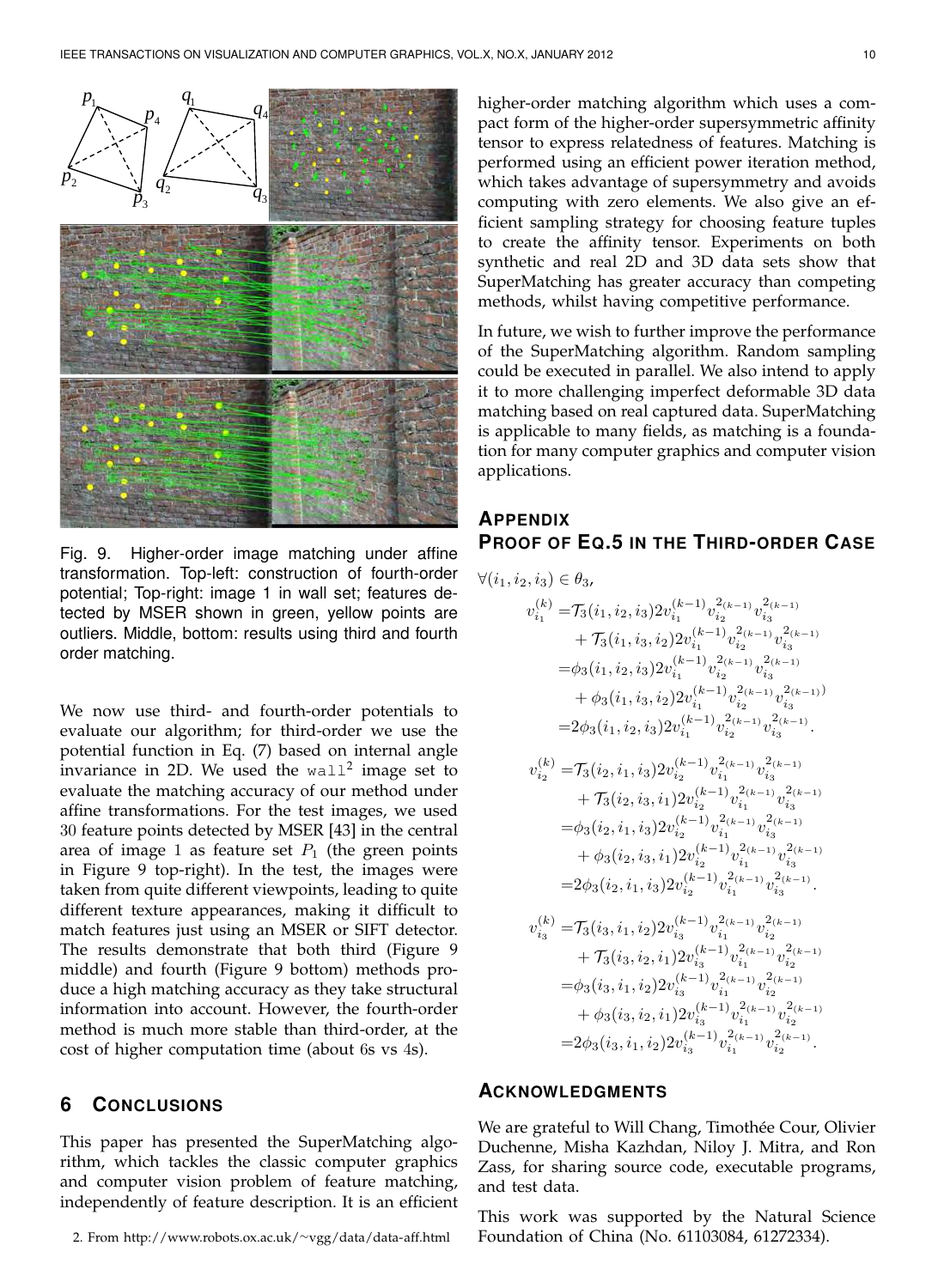# **REFERENCES**

- [1] P. J. Besl and N. D. McKay, "A method for registration of 3 d shapes," *IEEE Transactions on Pattern Analysis and Machine Intelligence*, vol. 14, pp. 239–256, 1992.
- W. Chang and M. Zwicker, "Global registration of dynamic range scans for articulated model reconstruction," *ACM Transactions on Graphics*, vol. 30, pp. 26:1–26:15, 2011.
- [3] A. M. Bronstein, M. M. Bronstein, L. J. Guibas, and M. Ovsjanikov, "Shape google: Geometric words and expressions for invariant shape retrieval," *ACM Transactions on Graphics*, vol. 30, pp. 1:1-1:20, 2011.
- [4] A. C. Berg, T. L. Berg, and J. Malik, "Shape matching and object recognition using low distortion correspondence," in *IEEE CVPR*, pp. 26–33, 2005.
- [5] T. Windheuser, U. Schlickwei, F. R. Schimdt, and D. Cremers, "Large-scale integer linear programming for orientation preserving 3d shape matching," *Computer Graphics Forum (Proc. SGP)*, vol. 30, no. 5, pp. 1471–1480, 2011.
- [6] B. J. Brown and S. Rusinkiewicz, "Global non-rigid alignment of 3-d scans," *ACM Transactions on Graphics*, vol. 26, 2007.
- [7] Y. Pekelny and C. Gotsman, "Articulated object reconstruction and markerless motion capture from depth video," *Computer Graphics Forum (Proc. EuroGraphics)*, vol. 27, no. 2, pp. 399–408, 2008.
- [8] M. Wand, B. Adams, M. Ovsjanikov, A. Berner, M. Bokeloh, P. Jenke, L. Guibas, H.-P. Seidel, and A. Schilling, "Efficient reconstruction of nonrigid shape and motion from real-time 3d scanner data," *ACM Transactions on Graphics*, vol. 28, pp. 15:1– 15:15, 2009.
- [9] D. P. Huttenlocher and S. Ullman, "Recognizing solid objects by alignment with an image," *International Journal of Computer Vision*, vol. 5, pp. 195–212, November 1990.
- [10] V. G. Kim, Y. Lipman, and T. Funkhouser, "Blended intrinsic maps," in *SIGGRAPH*, pp. 79:1–79:12, 2011.
- [11] A. E. Johnson and M. Hebert, "Using spin images for efficient object recognition in cluttered 3d scenes," *IEEE Transactions on Pattern Analysis and Machine Intelligence*, vol. 21, no. 5, pp. 433– 449, 1999.
- [12] S. Leutenegger, M. Chli, and R. Siegwart, "Brisk: Binary robust invariant scalable keypoints," in *International Conference of Computer Vision*, 2011.
- [13] O. van Kaick, H. Zhang, G. Hamarneh, and D. Cohen-Or, "A survey on shape correspondence," *Computer Graphics Forum*, vol. 30, no. 6, pp. 1681–1707, 2011.
- [14] A. Tevs, M. Bokeloh, M. Wand, A. Schilling, and H.-P. Seidel, "Isometric registration of ambiguous and partial data," in *IEEE CVPR*, pp. 1185–1192, 2009.
- [15] A. Tevs, A. Berner, M. Wand, I. Ihrke, and H.-P. Seidel, "Intrinsic shape matching by planned landmark sampling," *Computer Graphics Forum*, vol. 30, no. 2, pp. 543–552, 2011.
- [16] M. Ovsjanikov, Q. Mrigot, F. Mmoli, and L. Guibas, "One point isometric matching with the heat kernel," *Computer Graphics Forum (Proc. SGP)*, vol. 29, no. 5, pp. 1555–1564, 2010.
- [17] Y. Lipman and T. Funkhouser, "Möbius voting for surface correspondence," *ACM Transactions on Graphics (Proc. SIG-GRAPH)*, vol. 28, pp. 72:1–72:12, 2009.
- [18] D. Conte, P. Foggia, C. Sansone, and M. Vento, "Thirty years of graph matching in pattern recognition," *International Journal of Pattern Recognition and Artificial Intelligence*, vol. 18, no. 3, pp. 265–298, 2004.
- [19] M. Leordeanu and M. Hebert, "A spectral technique for correspondence problems using pairwise constraints," in *International Conference of Computer Vision*, pp. 1482–1489, 2005.
- [20] Y. Zeng, C. Wang, Y. Wang, X. Gu, D. Samaras, and N. Paragios, "Dense non-rigid surface registration using high-order graph matching," in *IEEE CVPR*, pp. 382–389, 2010.
- [21] O. Duchenne, F. Bach, I. Kweon, and J. Ponce, "A tensor-based algorithm for high-order graph matching," in *IEEE CVPR*, pp. 1980–1987, 2009.
- [22] A. Wang, S. Li, and L. Zeng, "Multiple order graph matching," in *Asian Conference on Computer Vision*, pp. 471–482, 2010.
- [23] E. Kofidis and P. A. Regalia, "On the best rank-1 approximation of higher-order supersymmetric tensors," *SIAM Journal on Matrix Analysis and Applications*, vol. 23, no. 3, pp. 863–884, 2002.
- [24] D. G. Lowe, "Distinctive image features from scale-invariant keypoints," *International Journal of Computer Vision*, vol. 60, pp. 91–110, 2004.
- [25] J. Sun, M. Ovsjanikov, and L. Guibas, "A concise and provably informative multi-scale signature based on heat diffusion," in *Symposium on Geometry Processing*, pp. 1383–1392, 2009.
- [26] T. Cour, P. Srinivasan, and J. Shi, "Balanced graph matching," in *NIPS*, pp. 313–320, 2006.
- [27] H. Li, R. W. Sumner, and M. Pauly, "Global correspondence optimization for non-rigid registration of depth scans," *Computer Graphics Forum (Proc. SGP)*, vol. 27, no. 5, pp. 1421–1430, 2008.
- [28] R. Zass and A. Shashua, "Probabilistic graph and hypergraph matching," in *IEEE CVPR*, pp. 1–8, 2008.
- [29] O. Duchenne, F. Bach, I.-S. Kweon, and J. Ponce, "A tensorbased algorithm for high-order graph matching," *IEEE Transactions on Pattern Analysis and Machine Intelligence*, vol. 33, pp. 2383–2395, 2011.
- [30] M. Chertok and Y. Keller, "Efficient high order matching," *IEEE Transactions on Pattern Analysis and Machine Intelligence*, vol. 32, pp. 2205–2215, 2010.
- [31] D. Aiger, N. J. Mitra, and D. Cohen-Or, "4-points congruent sets for robust pairwise surface registration," *ACM Transactions on Graphics*, vol. 27, no. 3, 2008.
- [32] T. G. Kolda and B. W. Bader, "Tensor decompositions and applications," *SIAM Review*, vol. 51, no. 3, pp. 455–500, 2009.
- [33] F. L. Hitchcock, "The expression of a tensor or a polyadic as a sum of products," *Journal of Mathematics and Physics*, vol. 6, pp. 064–089, 1927.
- [34] L. D. Lathauwer, P. Comon, B. D. Moor, and J. Vandewalle, "Higher-order power method," in *Proceedings of NOLTA*, pp. 2709–2712, 1995.
- [35] P. A. Regalia and E. Kofidis, "The higher-order power method revisited: convergence proofs and effective initialization," in *Proceedings of the Acoustics Speech and Signal Processing*, pp. 2709–2712, IEEE Computer Society, 2000.
- [36] G. Peyré, M. Péchaud, R. Keriven, and L. D. Cohen, "Geodesic methods in computer vision and graphics," *Foundations and Trends in Computer Graphics and Vision*, vol. 5, pp. 197–397, 2010.
- [37] S. Rusinkiewicz and M. Levoy, "Efficient variants of the icp algorithm," in *3DIM*, pp. 145–152, IEEE Computer Society, 2001.
- [38] N. Gelfand, N. J. Mitra, L. J. Guibas, and H. Pottmann, "Robust global registration," in *Symposium on Geometry processing*, 2005.
- [39] M. Chuang, L. Luo, B. J. Brown, S. Rusinkiewicz, and M. M. Kazhdan, "Estimating the laplace-beltrami operator by restricting 3d functions," *Computer Graphics Forum (Proc. SGP)*, vol. 28, no. 5, pp. 1475–1484, 2009.
- [40] Kinect, "Kinect homepage," 2012. http://www.xbox.com/en-US/kinect.